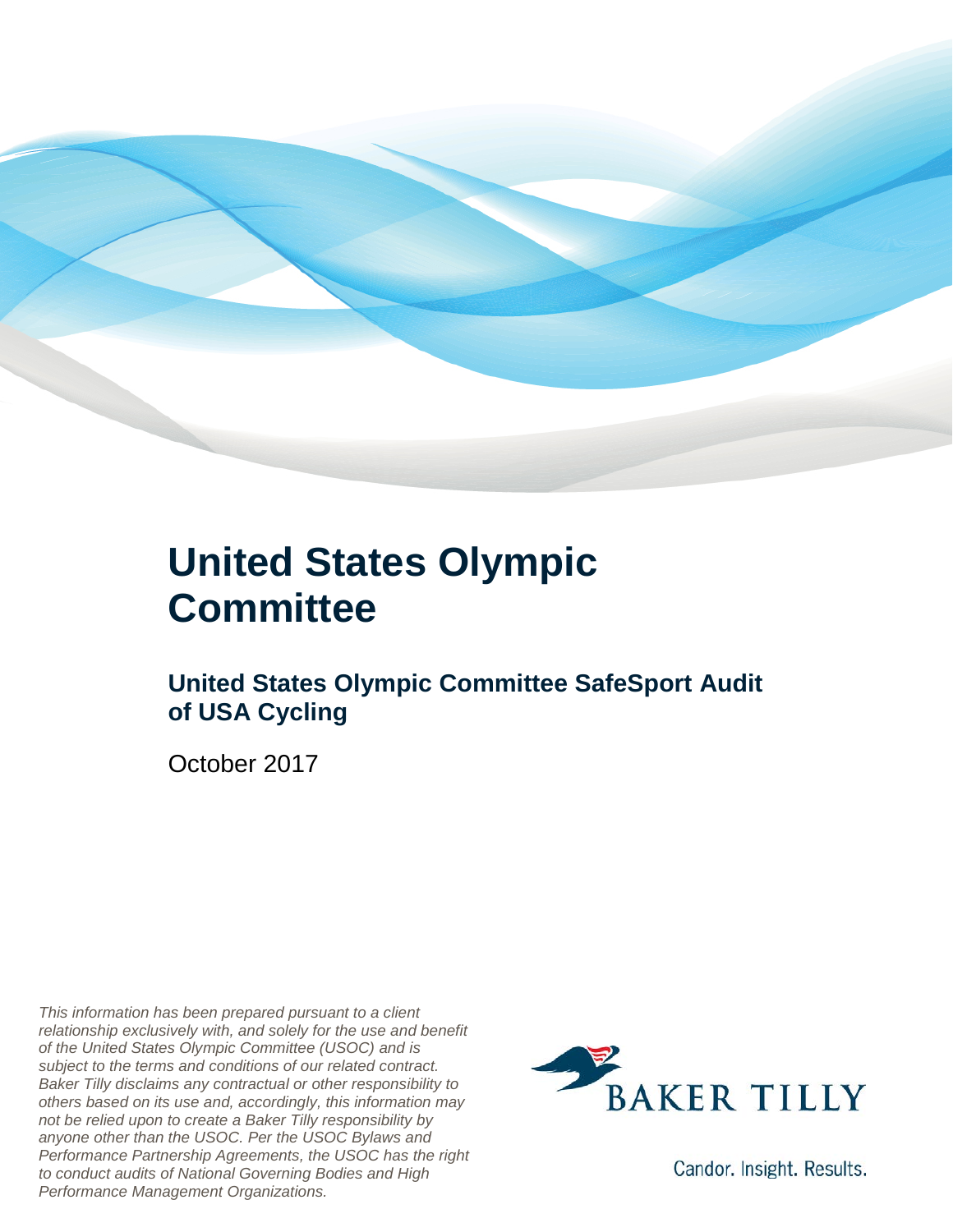

#### UNITED STATES OLYMPIC COMMITTEE SAFESPORT AUDIT OF USA **Contents**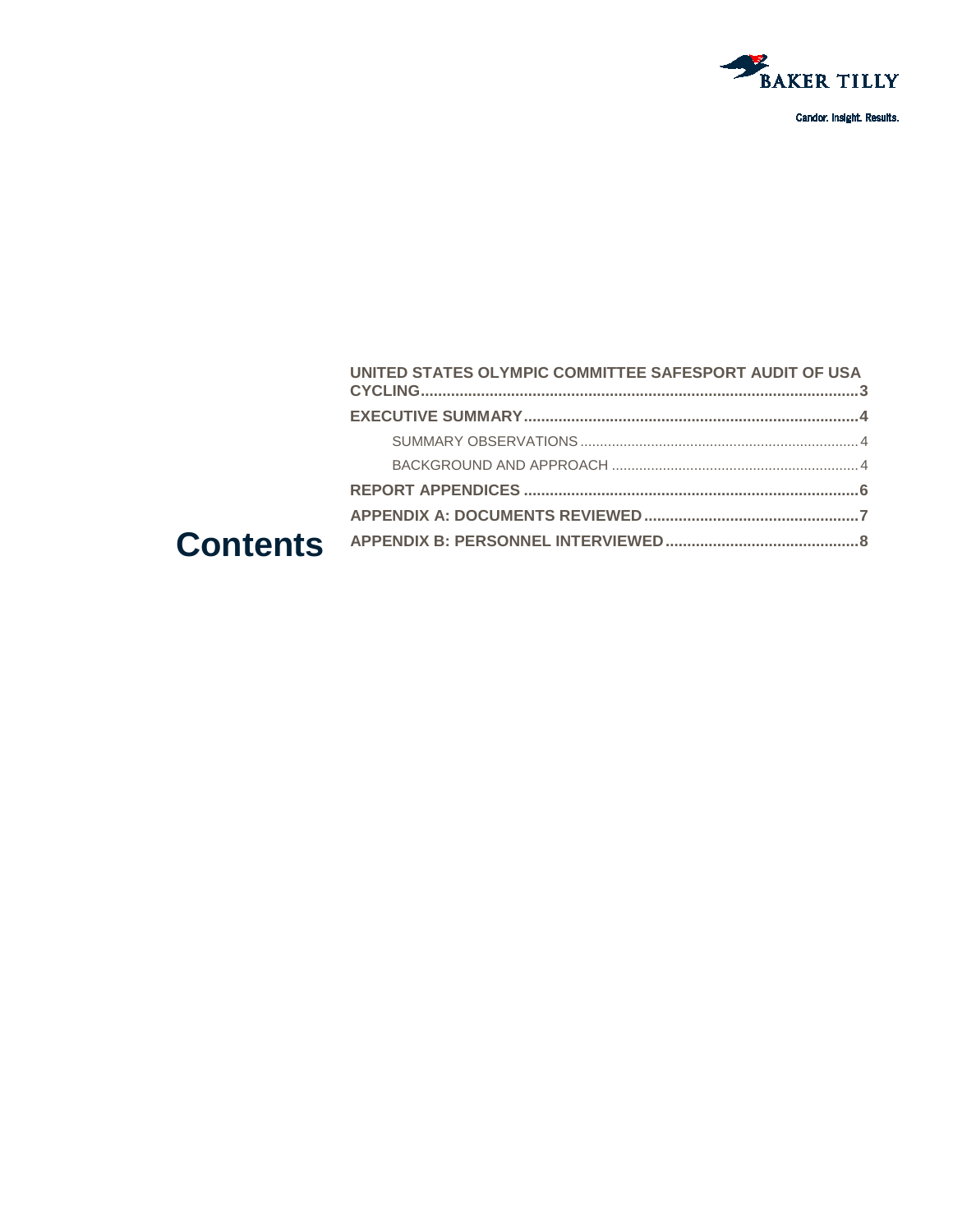

## <span id="page-2-0"></span>**United States Olympic Committee SafeSport Audit of USA Cycling**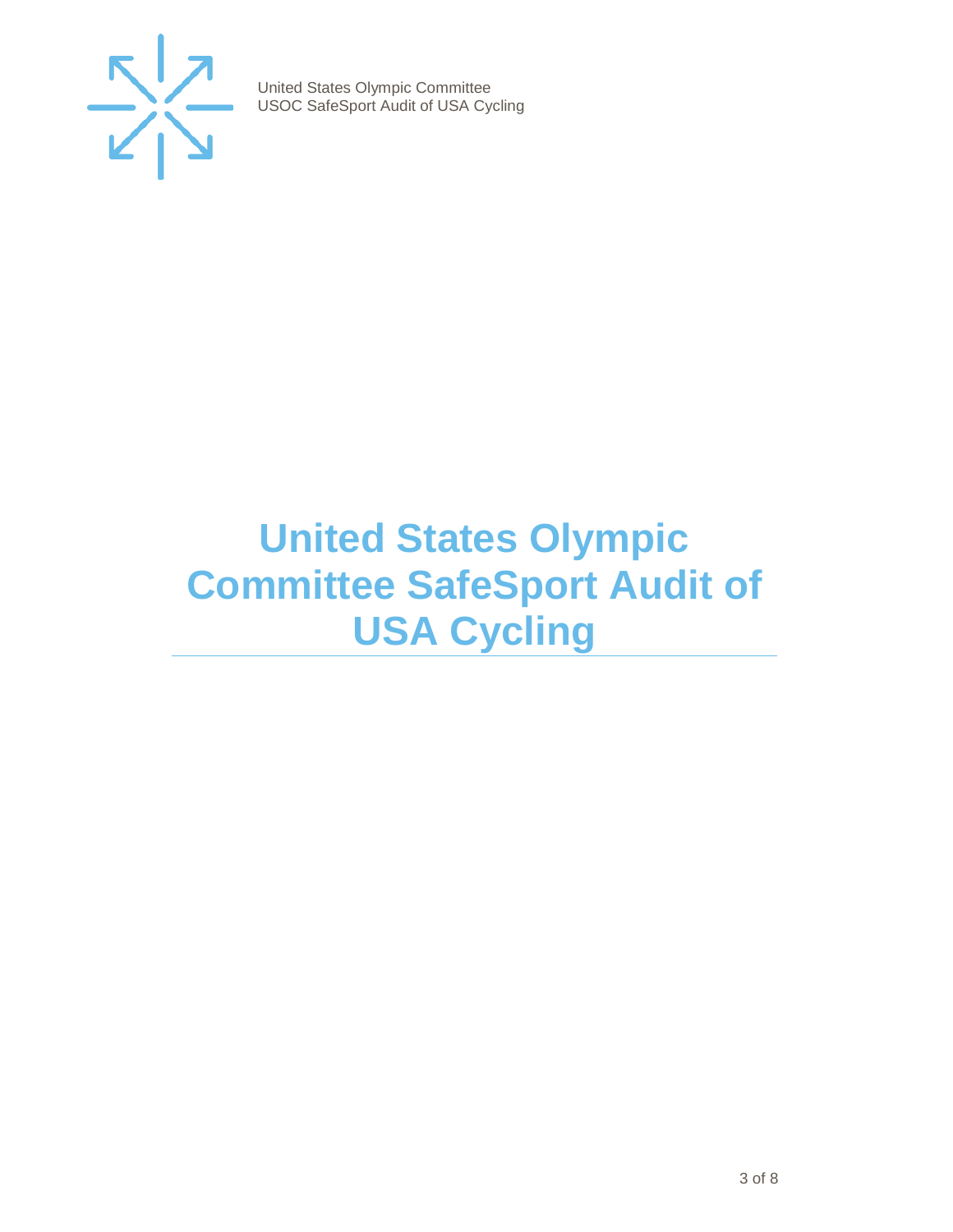

-

United States Olympic Committee USOC SafeSport Audit of USA Cycling

## **Executive Summary**

#### <span id="page-3-1"></span><span id="page-3-0"></span>**Summary Observations**

It shall be the policy of the United States Olympic Committee (USOC) that each National Governing Body (NGBs) adopt a Minimum Standards Policy for Athlete Safety Programs (Athlete Safety Standards) by December 31, 2013[1](#page-3-3).

Based on this review of USA Cycling's SafeSport-related documentation and administrative materials, USA Cycling's policies and procedures met the requirements of the Athlete Safety Standards. Therefore, there were no observations noted during this audit.

#### <span id="page-3-2"></span>**Background and Approach**

USOC engaged Baker Tilly Virchow Krause (Baker Tilly), to assist the USOC in the completion of SafeSport audits, to assess compliance with SafeSport policies and procedures at the USOC and all of its NGBs and High Performance Management Organizations (HPMOs).

Baker Tilly performed a review of USA Cycling to evaluate compliance with the Athlete Safety Standards. The following activities were performed for this review of USA Cycling:

- > Developed and executed an audit program that included:
	- Holding a virtual entrance meeting to discuss and document USA Cycling's SafeSport program and processes.
	- Selecting a sample of 10 from the required individuals to ensure a background check was performed and education and training was completed. See **Appendix A** for a list of documents reviewed.
	- Reviewing USA Cycling's athlete safety policy and determining whether the following was addressed:
		- Required misconduct is prohibited and defined;
		- **Reporting procedures are documented; and**
		- The grievance process is documented and complies with Athlete Safety Standards.
	- Identifying which individuals are required to undergo a criminal background check and complete education and training.
- Conducted a virtual exit meeting, if requested, following delivery of the draft report, to discuss audit findings and recommendation(s) with USA Cycling. See **Appendix B** for a list of individuals interviewed.

<span id="page-3-3"></span><sup>&</sup>lt;sup>1</sup> Effective June 20, 2017 the USOC replaced the Athlete Safety Standards with the NGB Athlete Safety Policy. Due to the timing of this audit, fieldwork was performed in accordance with the Athlete Safety Standards.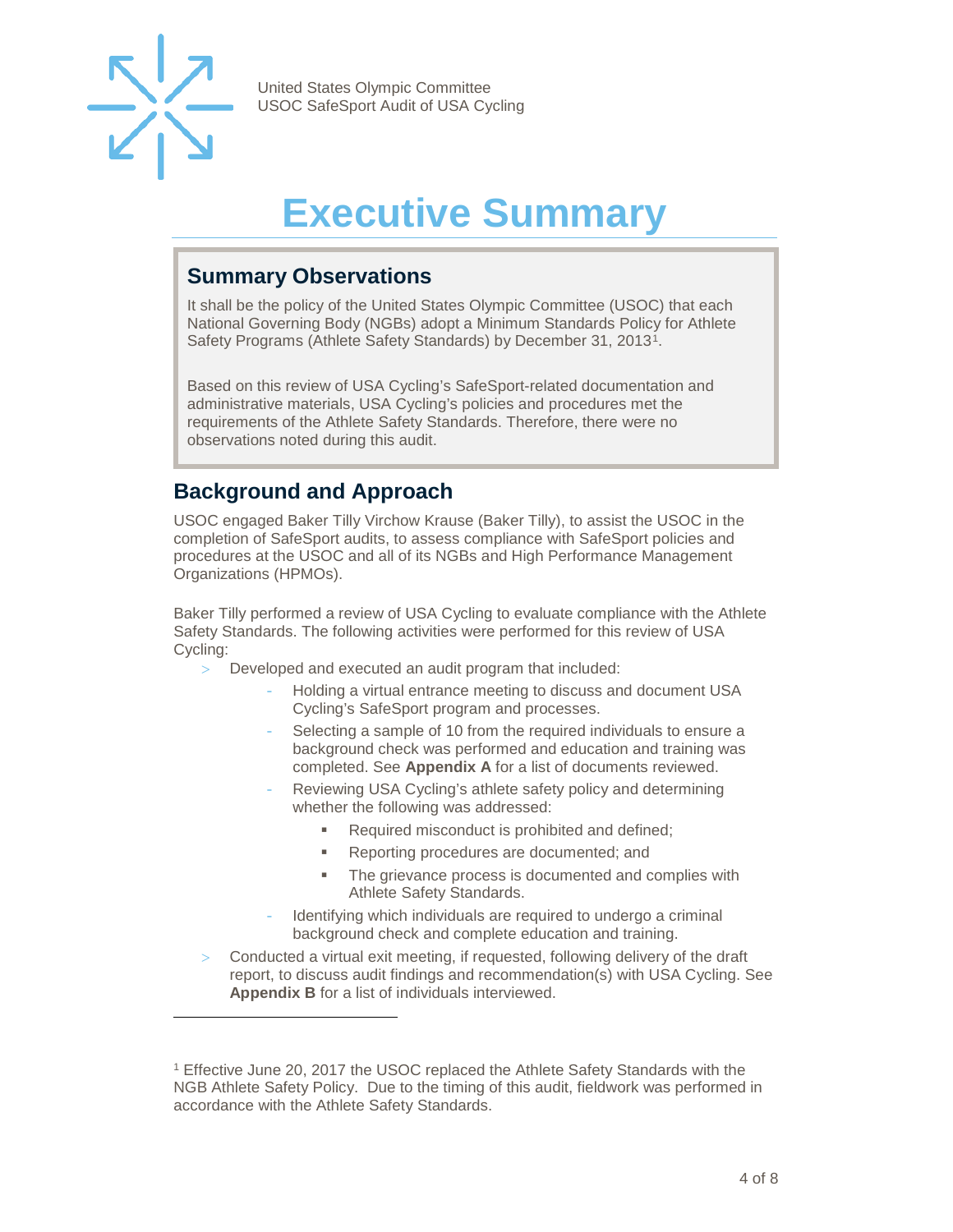

> Identified specific observations and recommendations regarding opportunities to enhance compliance with Athlete Safety Standards. Observations include the following attributes: criteria, condition, cause, effect and recommendation, as set out in the International Professional Practices Framework (IPPF) Standards and Practice Advisory 2410-1.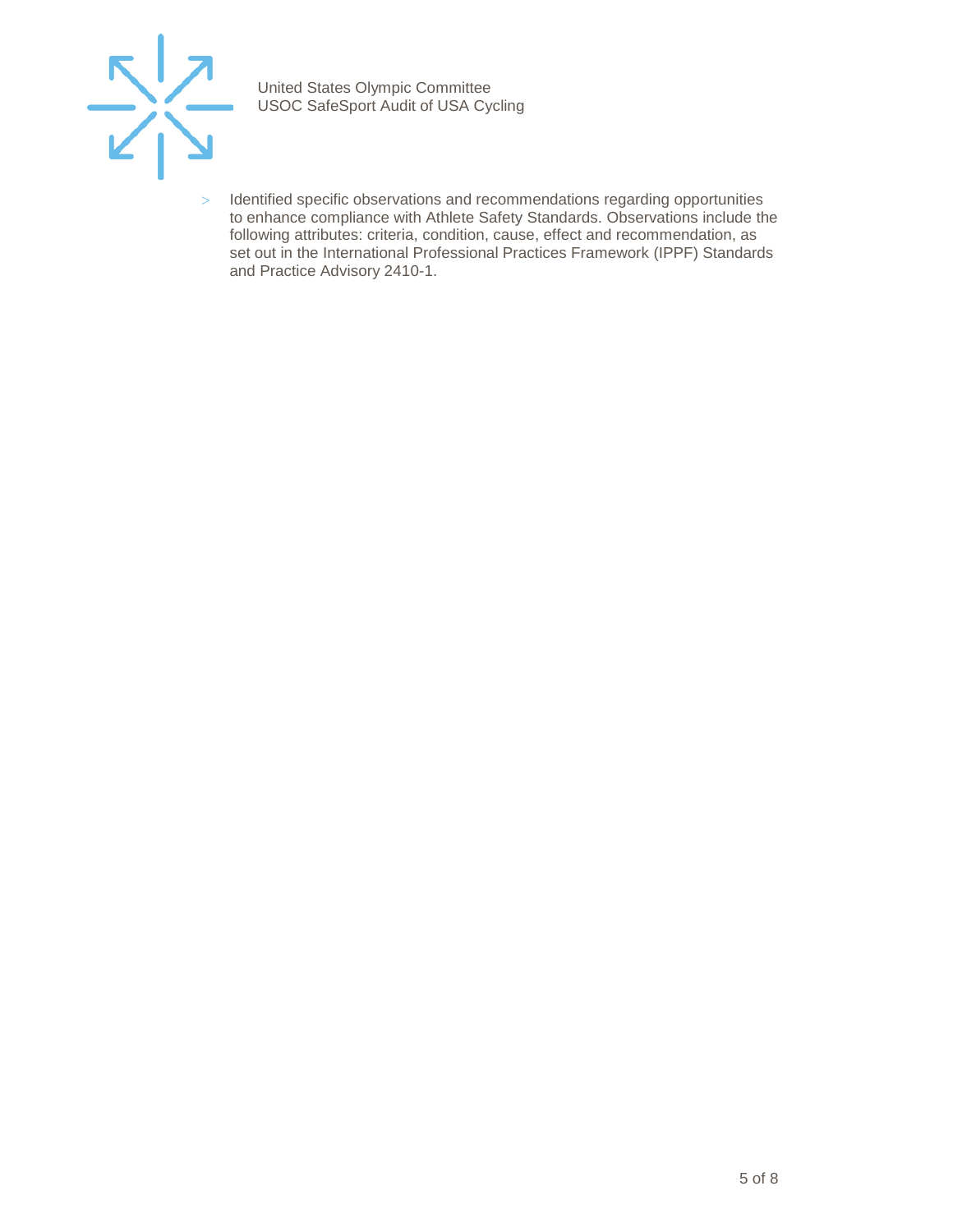

# <span id="page-5-0"></span>**Report Appendices**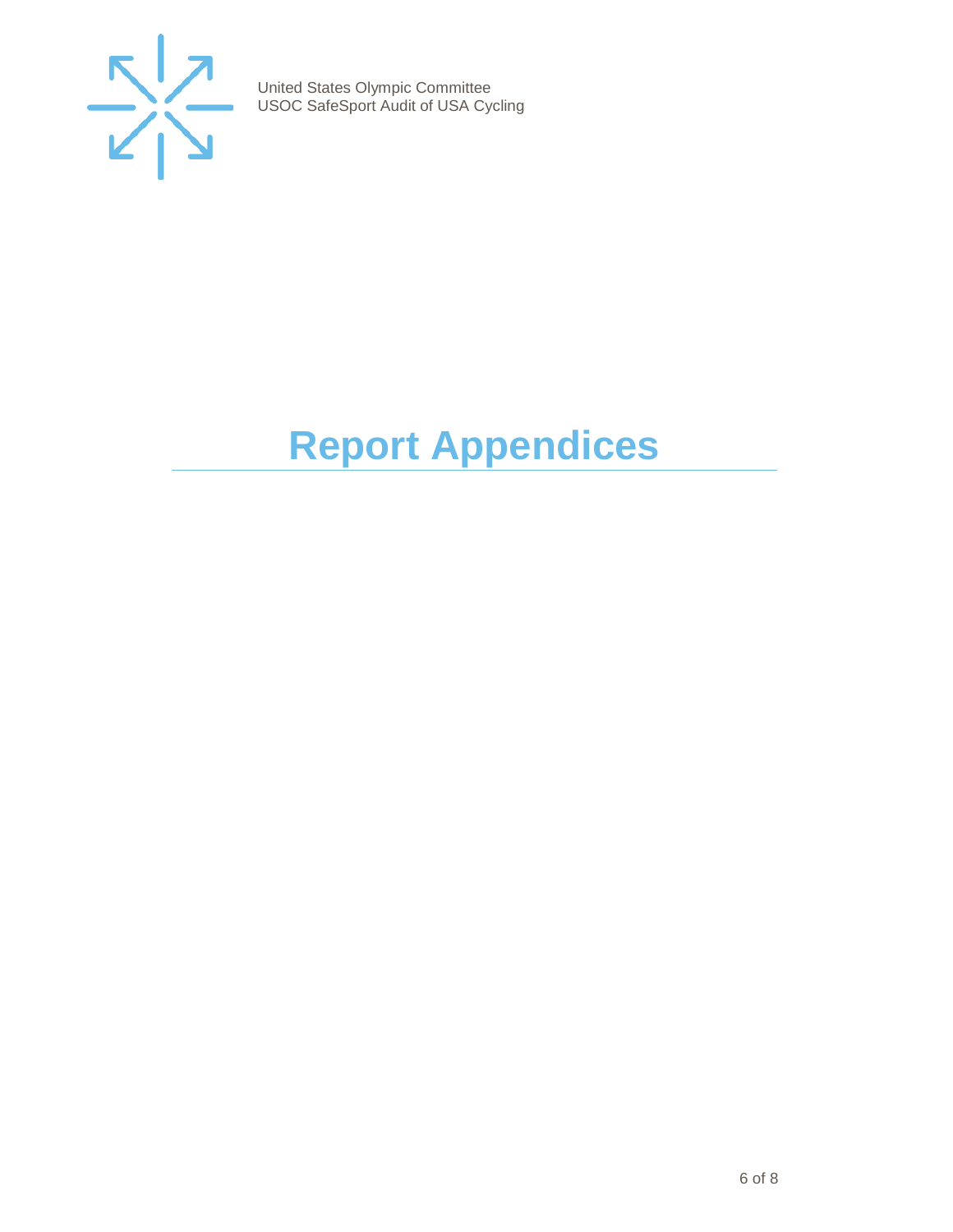

### <span id="page-6-0"></span>**Appendix A: Documents Reviewed**

We reviewed the following documents:

- > Athlete Safety Standards Program Questionnaire
- > Population listing of "required individuals"(i.e., covered individuals required to undergo background check and training)
- > USA Cycling Code of Conduct
- > USA Cycling Criminal Background Check Procedures
- > USA Cycling SafeSport Education Policy
- > USA Cycling Applicable SafeSport Policies
- > Policy III: Administrative Grievances